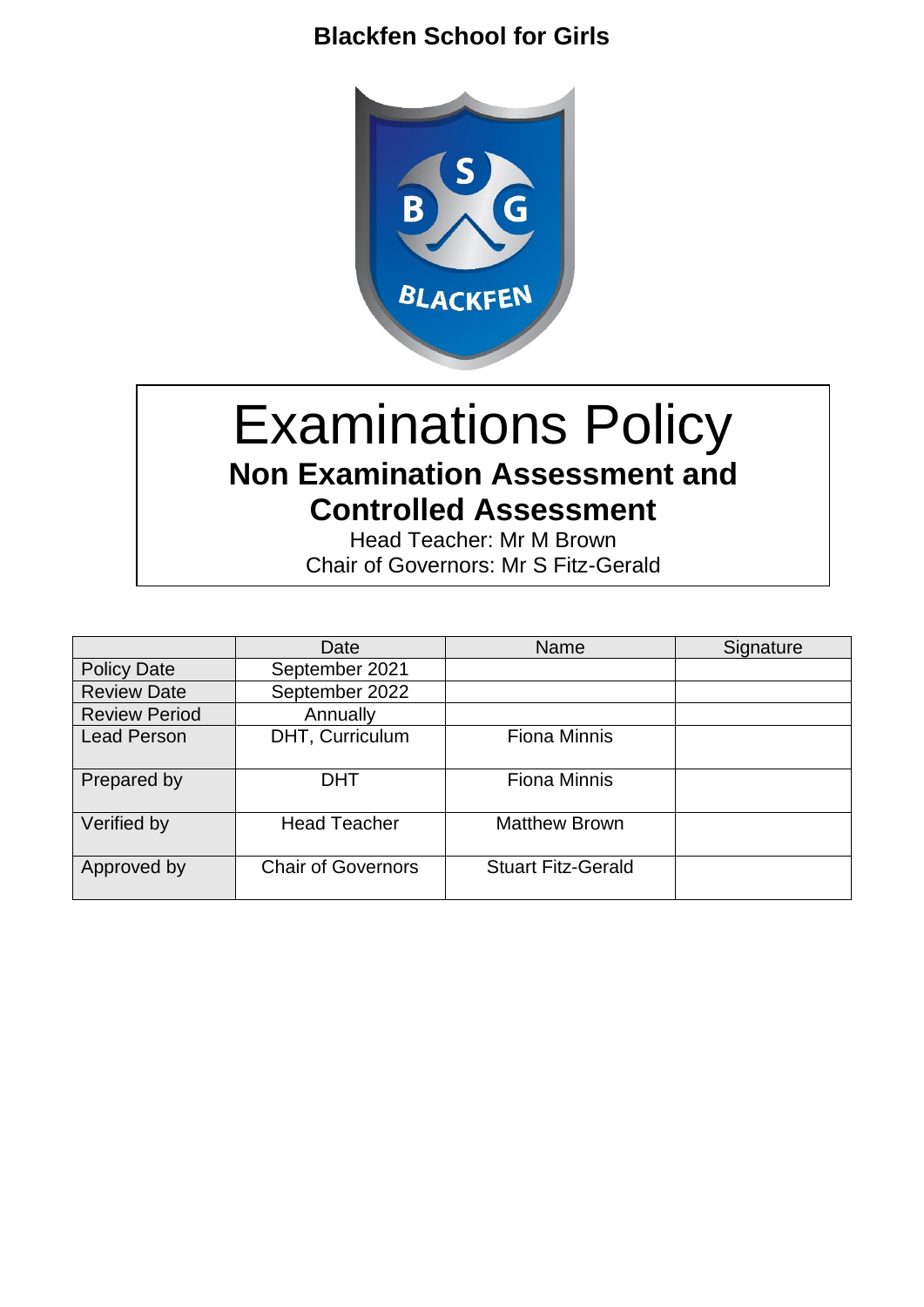# **Examinations policy: Non Examination Assessment and Controlled Assessment**

## **This policy covers GCSE controlled assessments, GCE coursework, GCE and GCSE Non-Examination Assessments.**

## **Rationale**

The purpose of the 'Non Examination Assessments and Controlled Assessment' policy is to ensure that when staff in Blackfen School assess students' work that this is done fairly, consistently and in accordance with the awarding body's specification and subject-specific associated documents.

### **Outcomes**

- Students' work will be marked by staff who have appropriate knowledge, understanding and skill, and who have been trained in this activity.
- Blackfen School is committed to ensuring that work produced by students is authenticated in line with the requirements of the awarding body.
- Where a number of subject teachers are involved in marking students' work, internal moderation and standardisation will ensure consistency of marking.

### **Procedures**

Blackfen School will undertake the following actions according to line management responsibilities. **It the responsibility of Subject Leaders to ensure that the timing of internal assessment allows for the full review process to take place, if required, before the awarding body's deadline for submission.**

1. Requests for reviews of marking **must** be made in writing to the appropriate Subject Leader who **must** inform their Leadership Team line manager and Faculty Leader immediately that an appeal has been made and will investigate the appeal in discussion with an Examinations Officer, as appropriate.

2. The Subject Leader will allow sufficient time for the review to be carried out, make any necessary changes to marks and inform the student of the outcome, all before the awarding body's deadline.

3. The Subject Leader will ensure that the review of marking is carried out by an assessor who has appropriate competence, has had no previous involvement in the assessment of that student and has no personal interest in the review.

4. The Subject Leader **must** inform their Leadership Team line manager and Faculty Leader of the assessor who has been appointed to carry out the review of marking.

5. The Subject Leader will instruct the reviewer to ensure that the student's mark is consistent with the standard set by the centre.

6. The student will be informed in writing of the outcome of the review of the centre's marking. The Leadership Team line manager and Faculty Leader **must** also be informed.